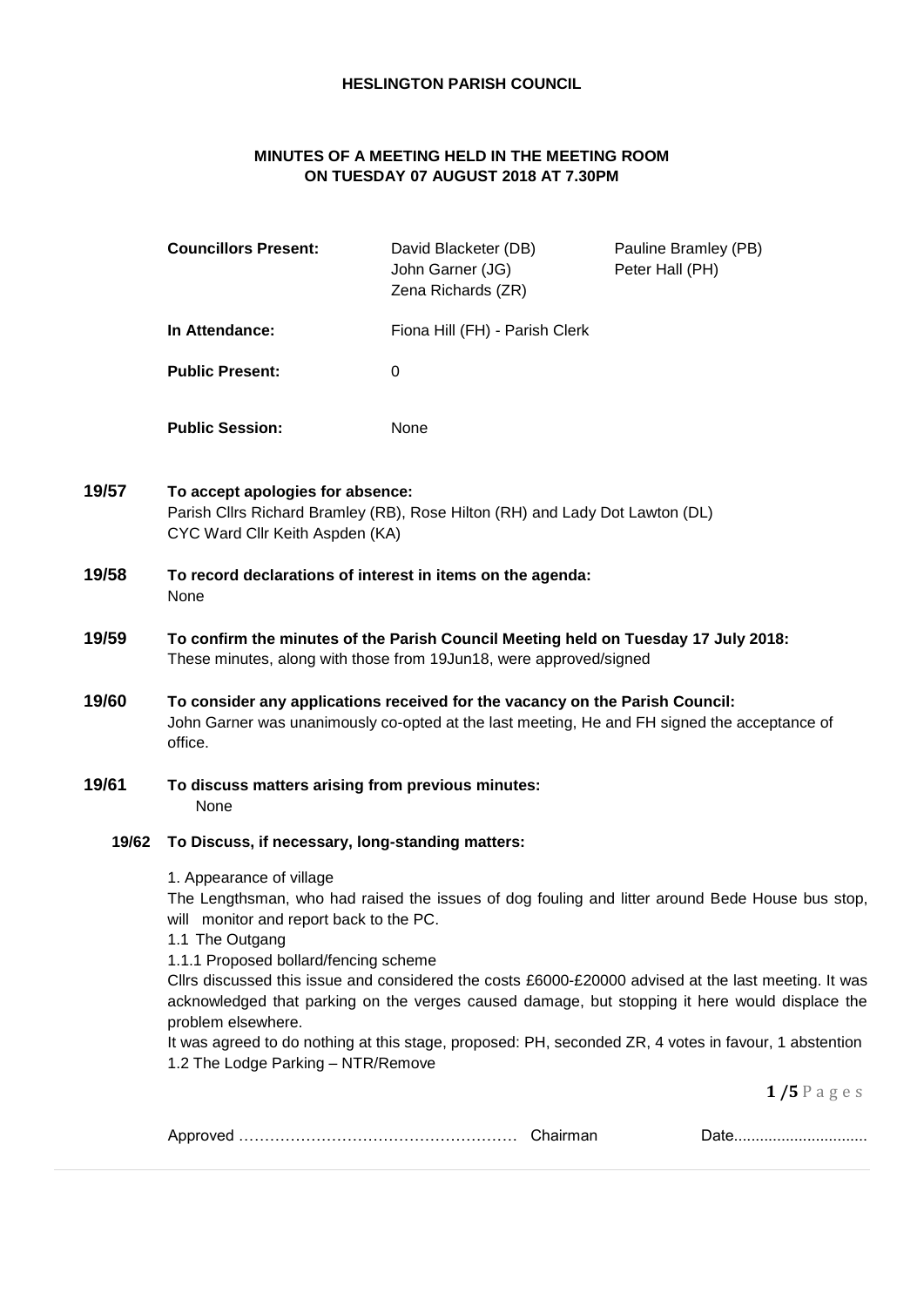2. Highway Matters

2.1 Improved signage toward play area

- KA emailed that the resident had not responded to his email outlining the Parish Council suggestions. The Parish Council decided not to pursue the footpath, but would seek improvement/refurbishment of signage. KA had forwarded photos to CYC and requested a site visit.

- KA observed there is a parent and child sign for traffic coming into the village from the south but it is well past the Outgang junction and really intended for traffic to slow once it gets to Main Street so it doesn't help at all re pedestrians / cyclists crossing on the bend or coming out of the Outgang?

- Alistair Briggs, CYC commented - the sign shouldn't be in place because there's a footway on the other side of the road. If anything it's to warn drivers that the path on the right is coming to an end (close to the mini roundabout) but it is a bit far in advance of that - might be better on the lamp post indicted in point 3, though there's a fair amount of vegetation there so might just become an ongoing problem.

- The Parish Council would ask for it to be moved and cut/remove any vegetation if and when necessary.

- KA observed there is no equivalent parent-child sign for traffic coming south out of the village towards the Outgang.

- Alistair Briggs, CYC commented "it is not needed, there is a path."

- The Parish Council would ask for it to be moved to nearer to the crossing, to point where relevant and cut/remove the bush if it becomes necessary.

- KA observed there is no indication of speed limit change from 30 to 20 for traffic coming into the village until the "reminder" at the mini roundabout.

- Alistair Briggs, CYC commented "the 20mph starts just south of the mini roundabout, probably used to be on the lamp post shown below but there's no information on Google maps".

- The Parish Council would ask for it to be moved to nearer to the crossing, to point where relevant and cut/remove vegetation if it becomes necessary.

- KA observed faded road markings in this area for 'SLOW'.

- The Parish Council would ask for these to be refreshed.

2.2 Sunken Road – Church Lane/Field Lane

KA reported that officers had visited the site and it does not yet require intervention, but will be monitored

2.3 Collapsed Man Hole – Main Street

KA reported that officers had visited the site and it does not yet require intervention, but will be monitored

3. City of York Council

3.1 Local Plan – Inspectors have requested from CYC "clarification of several issues of the plan". CYC have a new website and the parish council will give information of the link on their website and in their newsletter.

3.2 Article 4 (2) Direction - FH was asked to chase up this matter for the Sept meeting.

3.3 CYC Community Governance Review – FH will ask for an update in October 2018

3.4 Parking Bays (12 hour parking bay on Main Street West)

KA reported this was still on the list for the 2018/9 review. City of York Council normally start the review around August, with a report to Executive Member October/November to advertise items taken forward in December with implementation around March (items with no objections) and May/June (items which require further consideration due to objections).

Council officers have also added a request from residents to consider the time limits for Main Street. However, to this request, they have replied: "I sympathise with your constituent but we have to consider the wider community – this includes local businesses. In these outlying areas if customers are unable to park and visit the business outlets, then they can look elsewhere and the business becomes unviable".

3.5 Encroachment onto footpath on 23/25 Main Street

KA reported that CYC Planning Enforcement had confirmed there was an encroachment onto footpath, but it was insufficient for them to become involved, so it had been passed to Highways Regulations. They had commented – "We tend to be a bit low on resources at this time of year and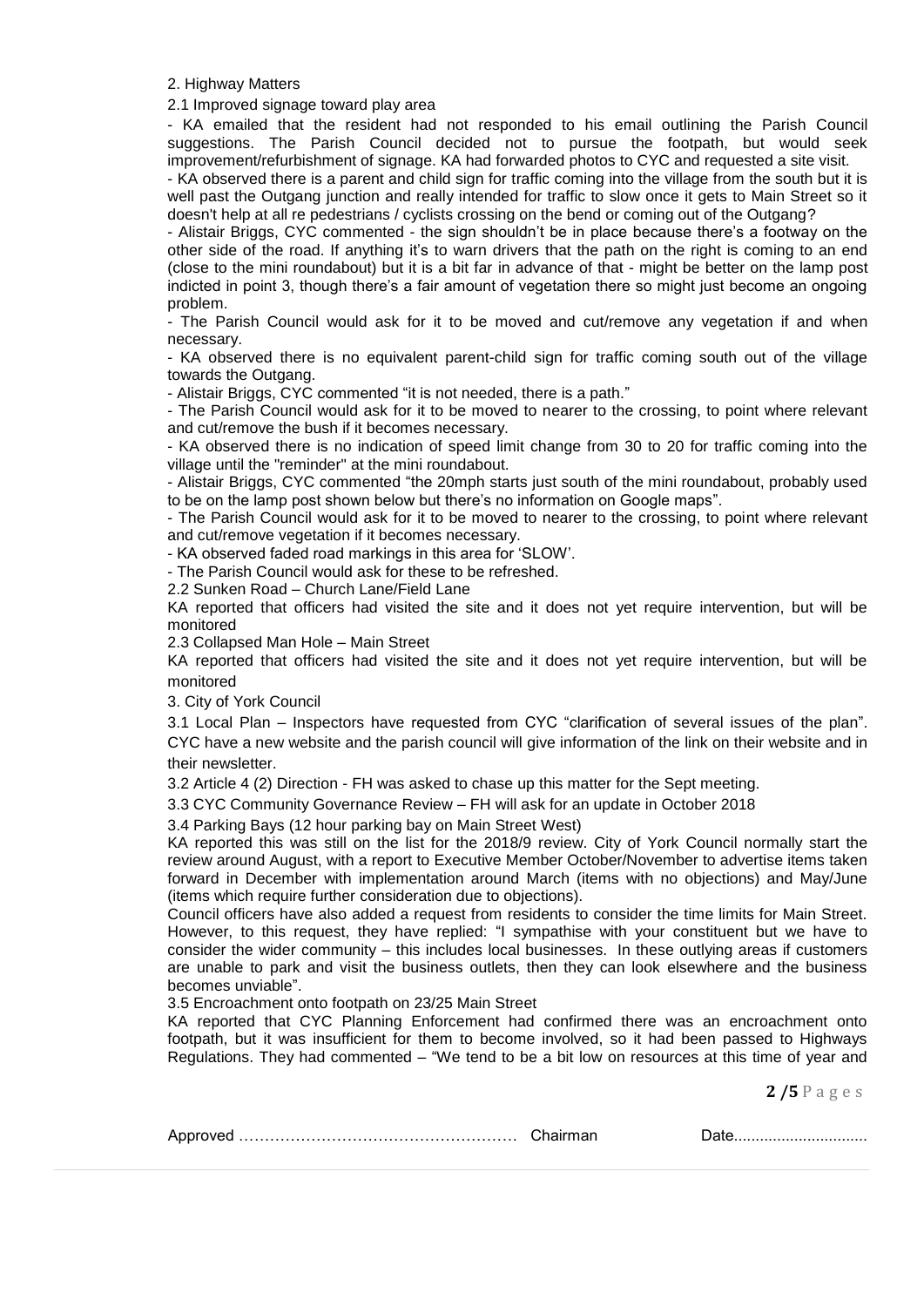whilst the works do appear to have taken place on the highway pedestrians are still able to get past. Hence I've had to treat this as a lower priority than I'd have liked but please be assured it has not been forgotten about. I will discuss this with colleagues and get back to you with an update". FH was asked to respond to KA – The Parish Council are pleased the CYC accept there is encroachment and we are keen for an update, as residents continue to highlight this concern.

3.6 Footpath on University Road – obstructed by root growth

KA reported that council officers have now acknowledged that this meets the intervention level. KA has asked them to review when the work might be possible. The service manager responded this week to say, "Thank you for your email I have requested my team review the request and I will update you on some action."

4. University of York

JG voiced concerns over safety issues of the area encompassing the bus stops, speed bumps and the crossing on University Road. PB/PH would, at the next Good Neighbour Meeting comment, "The Parish Council feel this area should be on your concern list, as both vehicular and pedestrian safety in this area is regularly commented on by parishioners".

4.1 Antisocial Behaviour – NTR

4.2 Signage -

The CYC Planning Enforcement Officer had emailed KA to say "I refer to the attached complaint re unauthorised signs at Heslington. I carried out a site visit to no 5 Main St on 03/08/18 and there were no signs on the building as reported. I also visited Homefield Lane and can confirm that the sign showed in the photographs provided by the complainant has been removed. In view of the above, I intend to close the enforcement case as it appears the breach has been rectified and I could not see any other signs in the area. I would appreciate if you could double check with the complainant before I close the file just in case I've missed any. I look forward to hearing from you".

PB had replied that the signs on 5, Main St were still there. Edens court has gained another sign – there is one on the nice cottage to the right of the entrance and a new one with a map and "you are Here" on the brick wall to the left. These signs were unacceptable in size and style. The Parish Council felt the University should have known better in a conservation area.

5. Neighbourhood Planning – DB reported that it is now a Pre Submission Draft. The finances are unchanged and the latest grant has been accepted. Thanks to Mr McClean for dealing with the application. DB, RB and BM had attended a productive meeting with CYC planning officers.

DB would forward JG the draft.

6. Communication:

Website - up to date with info received Broadband – No update on new Quickline mast- Grimston Bar Newsletter – PH will draft next addition for September 2018 meeting Induction Pack – Currently RH/JG are trialling this

**19/63 To receive any matters raised by members of public:** 

None

## **19/64 To report and make relevant recommendations on new planning applications:**

Letter A: We support the application

Letter B: We have no objections

Letter C: We do not object but wish to make comments or seek safeguards as set out overleaf Letter D: We object on the planning grounds set out overleaf

1. 18/01471/FUL Pool Bridge Farm, Wheldrake Lane

The Parish Council has **No Objections** to this application

2. 18/01497/ADV Unit 9 Kimberlow Retail Park

The Parish Council has **No Objections** to this application, but the sign should only by illuminated during opening hours.

|--|--|--|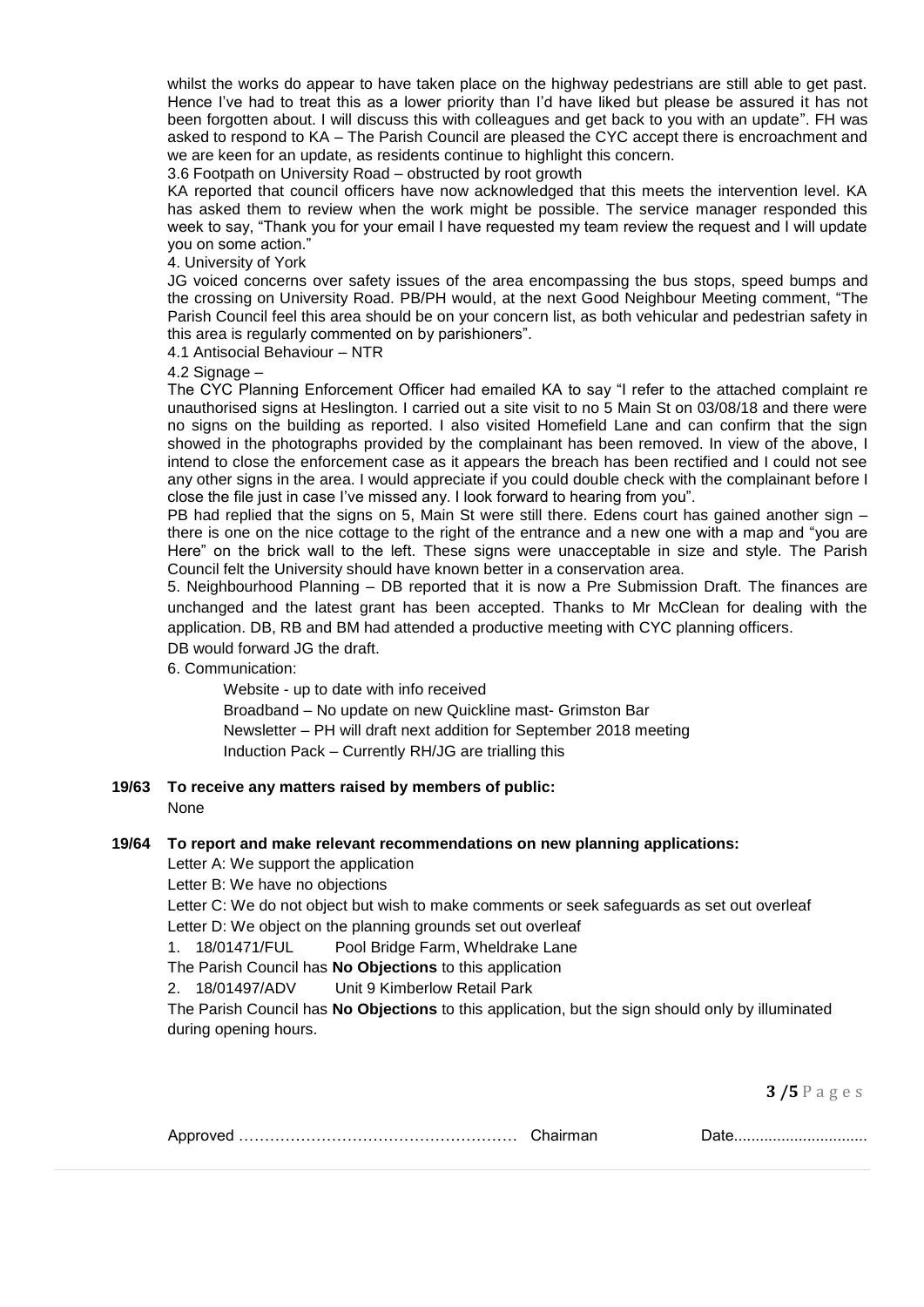# 3. 18/01653/TCA 22 Main Street

The Parish Council had **No Objections In Principle**, to this application, but as the proposed works appears to be only to one half of the tree, this will make a very misshapen tree, liable to disease and branch breakage causing further loss in future. The Tree Officer should advise to ensure the trees health is not compromised. Neighbours in Heslington Court should be consulted.

4. 18/01722/TCA University of York

The Parish Council has **No Objections** to this application, subject to it meeting the approval of the Conservation Tree Officer

The Parish Council became aware of application 18/01402/LHE, but had not received information, so FH contacted CYC and was informed as follows:

"*This application is a Notification of a proposed larger Home Extension submitted as part of Schedule 2, part 1 (Class A) of The Town and Country Planning (General Permitted Development) (England) Order 2015. It is an application to assess any temporary increases to the size limits for single-storey rear extensions which are normally permitted development and that must be completed by 30 May 2019. The scheme requires the consultation of the adjacent neighbours, but there is there is no statutory duty to consult Parish Councils. These schemes are permitted development unless the neighbours object. If an objection is submitted Officers will then visit the property and neighbours to make an assessment as to whether they application can be agreed under this scheme. If not the applicants are informed that planning permission is required*".

## **19/65 To report planning decisions by City of York Council:**

None

## **19/66 To receive reports from representatives of following outside bodies:**

- 1. Ward Councillors Nothing in addition to those matters already discussed
- 2. North Yorkshire Police NTR
- 3. Heslington East Community Forums NTR
- 4. Good Neighbours Forum Next meeting 20Sep18, Draft mins 20June18 emailed to Cllrs
- 5. Ouse and Derwent Drainage Board NTR

6. Sports Field – Meeting next week. ZR would check that visiting teams/clubs were receiving parking directions to Halifax College to prevent overspill parking at the Outgang.

- 7. York Environment Forum -- NTR
- 8. Alms Houses Meeting October 2018
- 9. The Meeting Room AGM minutes and accounts, attached at the end of these minutes

10. Fulford & Heslington Ward – PB gave a summary of the meeting on 25Jul18. Future meetings: 12Sep18 4 p.m. at Fulford and 09Jan19 4.00 p.m. at Heslington

## **19/67 To receive any new correspondence received by the council:**

None

## **19/68 To receive matters raised by members:**

- JG had been approached about a street light along Tally Alley, which was obscured by a tree. He would investigate more and report back to Parish Council
- JG agreed to his name, address and email appearing on the website and noticeboard
- DB requested 2019 meeting dates for the notice board and website, so FH would circulate

|--|--|--|